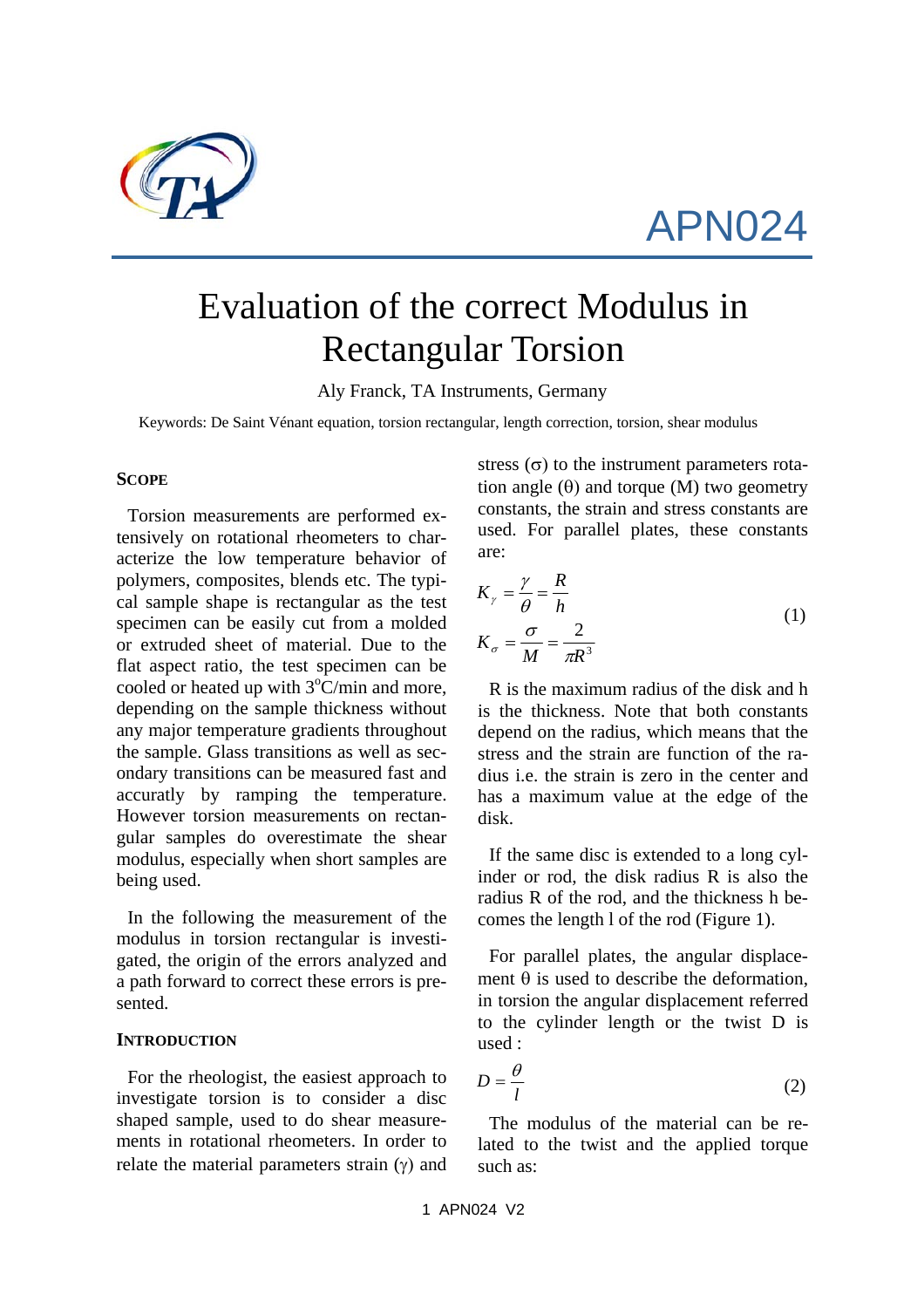$$
G = \frac{\tau}{\gamma} = \frac{K_o M}{K_{\gamma} \theta} = K_g \frac{M}{\theta} = \frac{K_g}{l} \frac{M l}{\theta} = \frac{M l}{J_{\gamma} \theta}
$$
  
with  $J_{\gamma} = \frac{l}{K_g} = \frac{\pi R^4}{2}$  (3)

 $J_t$  is the polar moment of inertia and assumes the role of the torsion geometry constant for cylindrical samples. The modulus multiplied with this geometry constant  $GJ_t$ is referred to as torsional stiffness.  $K_g$  is the ratio of the stress and strain constants.



*Figure 1: Torsion of a cylindrical shaped test specimen* 

When a cylindrical shaped test specimen is subjected to a twist or torsional deformation, disk shaped layers of solid material are rotated past each other and the only stress is the shear stress. No stresses in normal direction, along the central rotation axes are present. As such the torsion of a cylindrical shaped sample is no different to shearing a disk shaped sample between parallel plates. Since the deformations in solid materials are small, the material behaves linear and no special correction need to be applied in order to obtain the correct shear modulus.

### **TORSION OF A RECTANGULAR SHAPED TEST SPECIMEN**

When a non symmetric test specimen such as a rectangular shaped test specimen is used, the analysis becomes much more complex. For a sample with cylindrical cross sections the stress is, due to the symmetry, the same at equal distance from the rotation axes. In a rectangular shaped sample, the constant stress lines are not linear and symmetric to the center of rotation (Figure 2). The maximum stress line is the centerline of the long side of the rectangle.

At the four corners of the rectangle, the stresses are zero. For a rectangular bar the two cross section faces are not flat, but warped due to the non linear stress distribution, shown in the three dimensional representation in figure 2. De Saint Vénant was the first to describe the torsion of a non symmetric test specimen. The polar moment of inertia for a rectangular sample is given as follows<sup>1</sup>:

$$
J_{t} = \frac{t^{3}w}{3} - \frac{64t^{4}}{\pi^{5}} \sum_{n=0}^{\infty} \frac{1}{2(n+1)^{5}} \tanh \frac{(2n+1)\pi w}{2n}
$$
  
for  $w \ge t$  (4)

t is the thickness and w the width of the rectangular shaped test specimen. Since this series converges fast, higher terms can be neglected and the expression for the modulus *G* can be approximated by:



*Figure 2: Stress distribution for a rectangular shaped*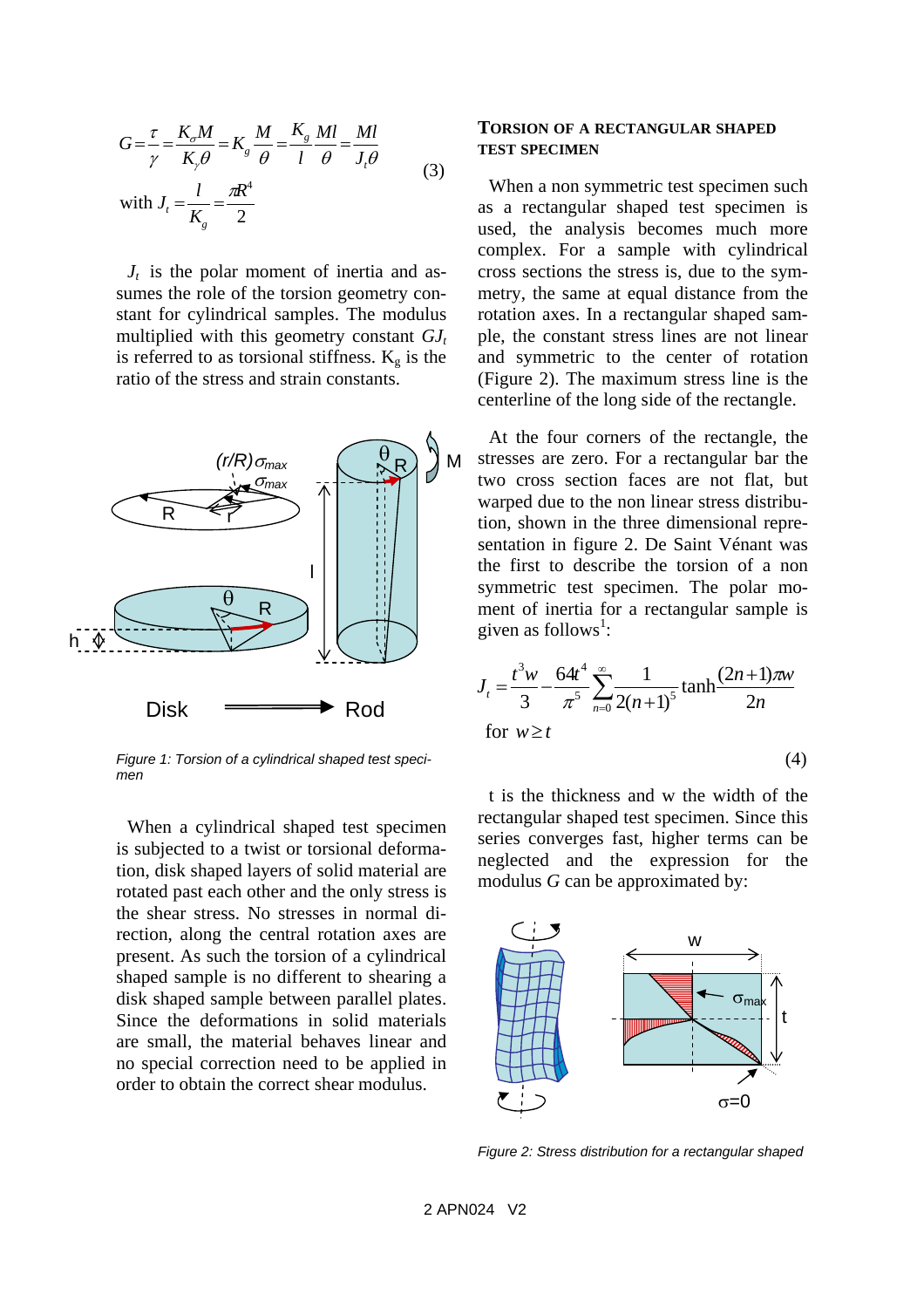$$
G = \frac{M}{DJ_t} = \frac{M}{\theta} \frac{3l_{nom}}{wt^3 g_{SV}(u)}
$$
  
with  $g_{SV}(u) \approx 1 - \frac{192}{\pi^5} \frac{1}{u} \left[ \tanh \frac{\pi}{2} u + 0.004524 \right]$   
 $u = \frac{W}{t}$ 

 $(5)$ 

*lnom* is the nominal length between the clamps of the torsion fixture.

Because of the non linear stress distribution the sample warps at the cross section faces. In the rheometer however the deformation at the sample ends is restricted by the sample clamps. When the sample is twisted, tension stresses arise in the outer layer of the rectangular sample at the on-set of the clamps and compression stresses appear in the center. The projections of these stresses into the cross section plane of the bar alter the torque associated to the shear deformation. If the tension stresses dominate, the sample would contract if not rigidly held by the clamps.

Tension and compression stresses appear at the on-set of the clamps because the clamps hinder the test specimen to warp at the cross section faces. This leads to an increase of the torsional stiffness; a too high shear modulus is measured.

Szabo $<sup>1</sup>$  suggested to correct for these effects</sup> by replacing the nominal sample length *lnom* with a corrected sample length  $l_{corr}$ : (\*)

$$
l_{corr} = l_{nom} - \kappa w \quad \text{with} \quad \kappa(u, v) \tag{6}
$$

ν is the Poisson ratio and *u=w/t* the aspect ratio (width/thickness)*.* 

The length correction varies with the aspect ratio and for u>10,  $\kappa$  is independent of

 $\overline{\phantom{a}}$ 

u and approaches a value of  $\sim 0.65$  for a Poisson ratio of 0.33 (Figure 3).



*Figure 3:* κ *as a function of the aspect ration u=w/t. Typical rectangular samples have an aspect ratio in the range 5<u<15. A value of 0.63 for* κ *is a good approximation under most testing conditions* 

#### **CORRECTIONS FOR TORSION RECTANGU-LAR IN THE ARES RHEOMETER.**

## **Validation of the equations used in the rheometer software**

The ARES rheometer measures independently the torque and the angular displacement and uses the following strain and stress constants to derive the stress and strain<sup>2</sup>:

$$
K_{\gamma} = \frac{\gamma}{\theta} = \frac{R}{l_{nom}} \left[ 1 - 0.378 \left( \frac{t}{w} \right)^2 \right]
$$
  

$$
K_{\sigma} = \frac{\sigma}{M} = \frac{3 + 1.8 \left( \frac{t}{w} \right)}{w t^2}
$$
 (7)

The geometry constant  $K<sub>g</sub>$  to convert torque and angular displacement to shear modulus can be reduced to:

$$
\kappa = \frac{(1+\nu)(1+\nu^2)}{250} \left[ 25(4\frac{1-\nu^2}{1+\nu^2} - 1)k - 5(1-\nu)(1+\nu^{2^3})k^3 - 2(1+\nu)\nu^2k^5 \right]
$$
  

$$
k^2 = -\frac{3}{4}(1+u^2) + \sqrt{\left[\frac{3}{4}(1+u^2)\right]^2 + \frac{5}{2(1+\nu)} \left[4\frac{u^2-1}{1+\nu^2} - u^2\right]}
$$
 with  $\nu = \frac{1}{u}$ ;  $u = \frac{w}{t}$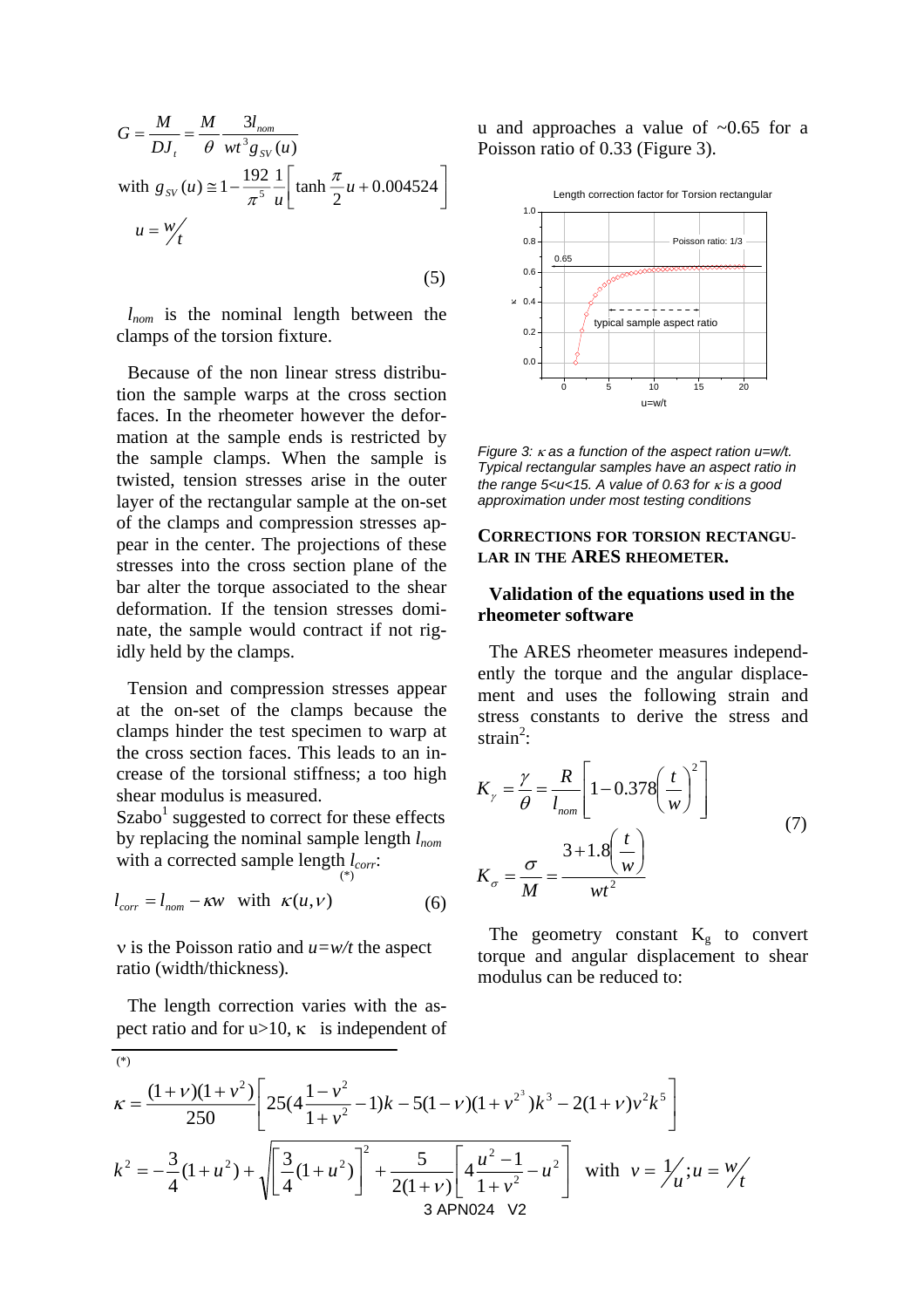$$
K_{g} = \frac{K_{\sigma}}{K_{\gamma}}
$$
  
\n
$$
K_{g} = \frac{3l_{nom}}{wt^{3}g(u)} \text{ with } g(u) = \frac{1 - 0.378u^{-2}}{1 + 0.6u^{-1}}
$$
\n(8)

The parameters  $u=w/t$  *and*  $v=t/w$  are the aspect ratio and its inverse.

In order to determine whether the equations in the rheometer calculate the modulus according to the De Saint Vénant predictions or not, the function  $g_{SV}(u)$  derived from equation 5 and the function  $g(u)$  from the equations used in the ARES rheometer were compared by Dirk Wötzel<sup>3</sup>. The ratio of  $g(u)/g_{SV}(u)$  as a function of u is shown in figure 4.

For all aspect ratios u>1.45  $g(u)/g_{SV}(u)$  is equal to 1:this means that  $g(u)$  describes the predictions of De Saint Vénant well and the equations used in the rheometer are valid.



*Figure 4:*  $g_{S}$ *V(u)* according to the De Saint Vénant *compared g(u) from to rheometer equations* 

# **Analysis of the length correction in the torsion rectangular for nominal sample lengths from 10 to 40mm**

Dirk Wötzel<sup>3</sup> also evaluated the shear moduli for different aspect ratios and different lengths using the traditional torsion fixture on the RDA2 rheometer. He found, that the length corrections according to  $Szabo<sup>1</sup>$ (equation 6) did not give the correct shear modulus when the nominal sample length was < 30mm. He extended the equation for

the sample length correction and coupled the correction to the ratio of sample width and nominal length

$$
l_{corr} = l_{nom} \left[ 1 - \kappa \frac{w}{l_{nom}} + 0.12886 \left( \frac{w}{l_{nom}} \right)^{2} \right]
$$
  
for 10 < l\_{nom} < 30 mm (9)

This new equation predicts the correct modulus in the range of a sample length from 10 to 30mm. Together with the correction from Szabo, the shear modulus could be correctly determined for a sample length from 10 to 80mm with the RDA2.

#### **Experimental and results for torsion rectangular test in the ARES rheometer**

The equations 9 and 6 derived for torsion testing were tested with the new torsion rectangular test fixture for the ARES (Figure 5).The oven for the ARES rheometer has been reduced in size to improve performance and liquid nitrogen consumption. The maximum sample length in the ARES oven is limited to a maximum of 40mm nominal length. In addition there is a need to work with short samples, when only a limited



*Figure 5: New torsion rectangular fixture for ARES and ARES-G2*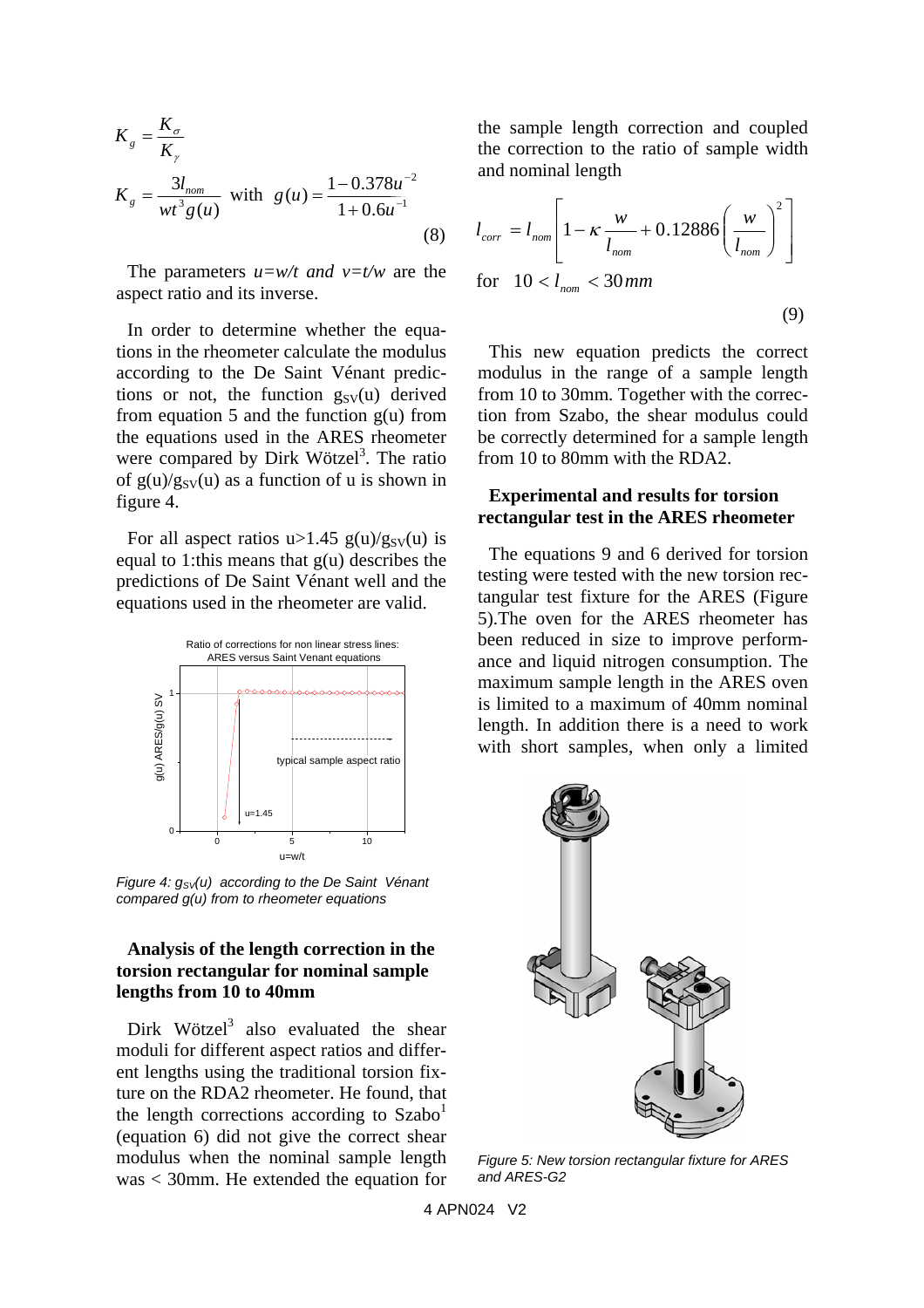amount of sample is available.

ABS samples with an aspect ratio  $u=4$  $(w=12.7$ mm;t=3.15mm) were tested at 27<sup>o</sup>C in a dynamic time sweep. The applied frequency was 1 rad/s and the strain 0.05%. Samples with a nominal length from 10 to 60mm were tested.

Figure 6 shows G' and tan  $\delta$  for a typical test, obtained over a period of 200 seconds in a time sweep. The shear modulus used for the calculations was averaged over 10 measurement points. The results are listed in table 1 for all the different sample lengths investigated.



*Figure 6: Measurement of the average shear modulus in the torsion rectangular test fixture* 

The relative standard deviation of the measured storage modulus G' is between 4 to 5%. The phase angles are in the order of  $0.6^\circ$ , which means that the loss modulus contribution is small and the complex shear modulus about the same than the storage modulus:  $G^*$ ~  $G'$ .

The measured strain in all experiments is smaller than the command strain. The ratio of measured to command strain is 0.79 for the 10mm long sample and 0.98 for the 60mm long sample. Compliance of the test fixtures therefore needs to be corrected for. The compliance of the new test fixture was determined using the ARES with a spring transducer. The clamps were rigidly connected with a 2mm steel bar of zero length.



*Figure 7: Compliance determination of the new Torsion Rectangular fixture using a zero lengthy steel sample* 

The measured shear modulus has been corrected for, using the length correction equations for short  $\langle$  <30mm) and long (>25mm) samples. The results are dis-

*Table 1: Test results showing G' for a nominal sample length from 10 to 60mm* 

| $l_{nom}(mm)$ | $G'meas-$    | StdDev G' | $\kappa$ | G'cor        | G'cor        | difference |
|---------------|--------------|-----------|----------|--------------|--------------|------------|
|               | ured         |           |          | >30          | >10          |            |
| 10.6          | $1.30E + 09$ | 3%        | 4.89E-01 |              | 7.80E+08     | 82.81%     |
| 15.6          | $9.94E + 08$ | 4.5%      | 4.89E-01 |              | $6.84E + 08$ | 39.78%     |
| 20.6          | 8.68E+08     | 1.7%      | 4.89E-01 |              | $6.49E + 08$ | 22.06%     |
| 25.6          | $9.64E + 08$ | 4.9%      | 4.89E-01 | 7.31E+08     | 7.61E+08     | 35.56%     |
| 30.6          | 8.76E+08     | 4.6%      | 4.89E-01 | $6.99E + 08$ | 7.18E+08     | 23.19%     |
| 35.5          | 8.19E+08     | 4.9%      | 4.89E-01 | 6.76E+08     |              | 15.17%     |
| 40.6          | 8.68E+08     | 4,6%      | 4.89E-01 | 7.36E+08     |              | 22.06%     |
| 60.6          | 7.54E+08     | 1.4%      | 4.89E-01 | 6.77E+08     |              | 6.03%      |
|               |              |           | Average: | $7.04E + 08$ | 7.18E+08     |            |

Poisson ratio  $v=1/3$ ; aspect ratio u=w/t=4